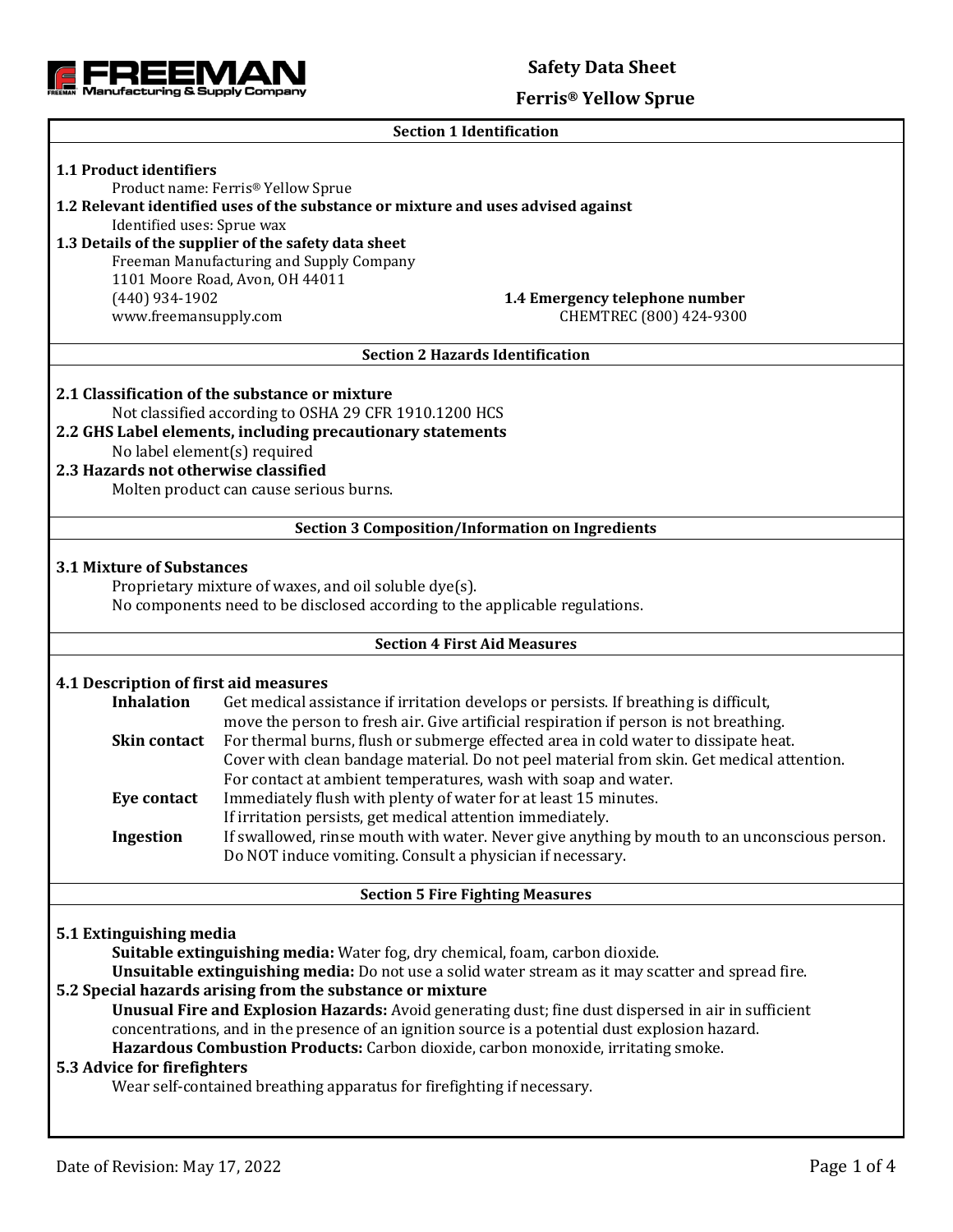#### **Section 6 Accidental Release Measures**

## **6.1 Personal precautions, protective equipment and emergency procedures**

Avoid breathing fumes. Avoid contact with skin and eyes. Wear appropriate personal protective equipment.

## **6.2 Environmental precautions**

Should not be released into the environment. Prevent product from entering drains.

## **6.3 Methods and materials for containment and cleaning up**

Allow molten material to cool. Contain spillage and use clean non-sparking tools to collect material. Shovel spillage into suitable container for disposal.

## **Section 7 Handling and Storage**

## **7.1 Precautions for safe handling**

Wear appropriate personal protective equipment. Avoid contact with skin and eyes. Wash thoroughly with soap and water after handling and before eating, drinking, or using tobacco. Do not use in areas without adequate ventilation. Avoid breathing fumes. Avoid contact with molten material.

## **7.2 Conditions for safe storage, including any incompatibilities**

Store at ambient temperatures in closed containers. Keep away from ignition sources, heat, open flames, and direct sunlight. Do not heat above flash point. This material can catch fire if overheated. Do not store with incompatible materials: strong oxidizing agents.

#### **Section 8 Exposure Controls/Personal Protection**

## **8.1 Control parameters**

## **Exposure Limits/Guideline**

| <b>Substance Name</b> | <b>Exposure Limit</b> | Sources   |
|-----------------------|-----------------------|-----------|
| Wax                   | TWA                   | \CGIH TLV |
| ımes                  | mg/m <sup>3</sup>     | NIG       |

## **8.2 Exposure controls**

## **Appropriate engineering controls**

Good general ventilation (typically 10 air changes per hour) should be used. Ventilation rates should be matched to conditions. Supplementary local exhaust ventilation, closed systems, or respiratory and eye protection may be needed in special circumstances, such as poorly ventilated spaces, very hot processing, mechanical generation of dusts, etc.

#### **8.3 Personal protective equipment**

## **Eye/Face**

Wear safety glasses equipped with side shields, or safety goggles.

## **Hands**

Wear thermally resistant gloves and long sleeves if handling molten product.

#### **Skin/Body**

Prevent skin contact, wear long sleeves and/or coveralls.

#### **Respiratory**

The need for respiratory protection is not anticipated under normal use conditions and with adequate ventilation. If elevated airborne concentrations above applicable workplace exposure levels are anticipated, use an air-purifying respirator. Follow the OSHA respirator regulations found in 29 CFR 1910.134 or European Standard EN 149. Use a NIOSH/MSHA or European Standard EN 149 approved respirator if exposure limits are exceeded or symptoms are experienced.

#### **Safety Stations**

Make emergency eyewash stations and washing facilities available in work area.

## **General Hygienic Practices**

Avoid breathing dust, vapor or mist. Wash thoroughly after handling. Remove contaminated clothing promptly and clean thoroughly before reuse. Avoid contamination of food, beverages, or smoking.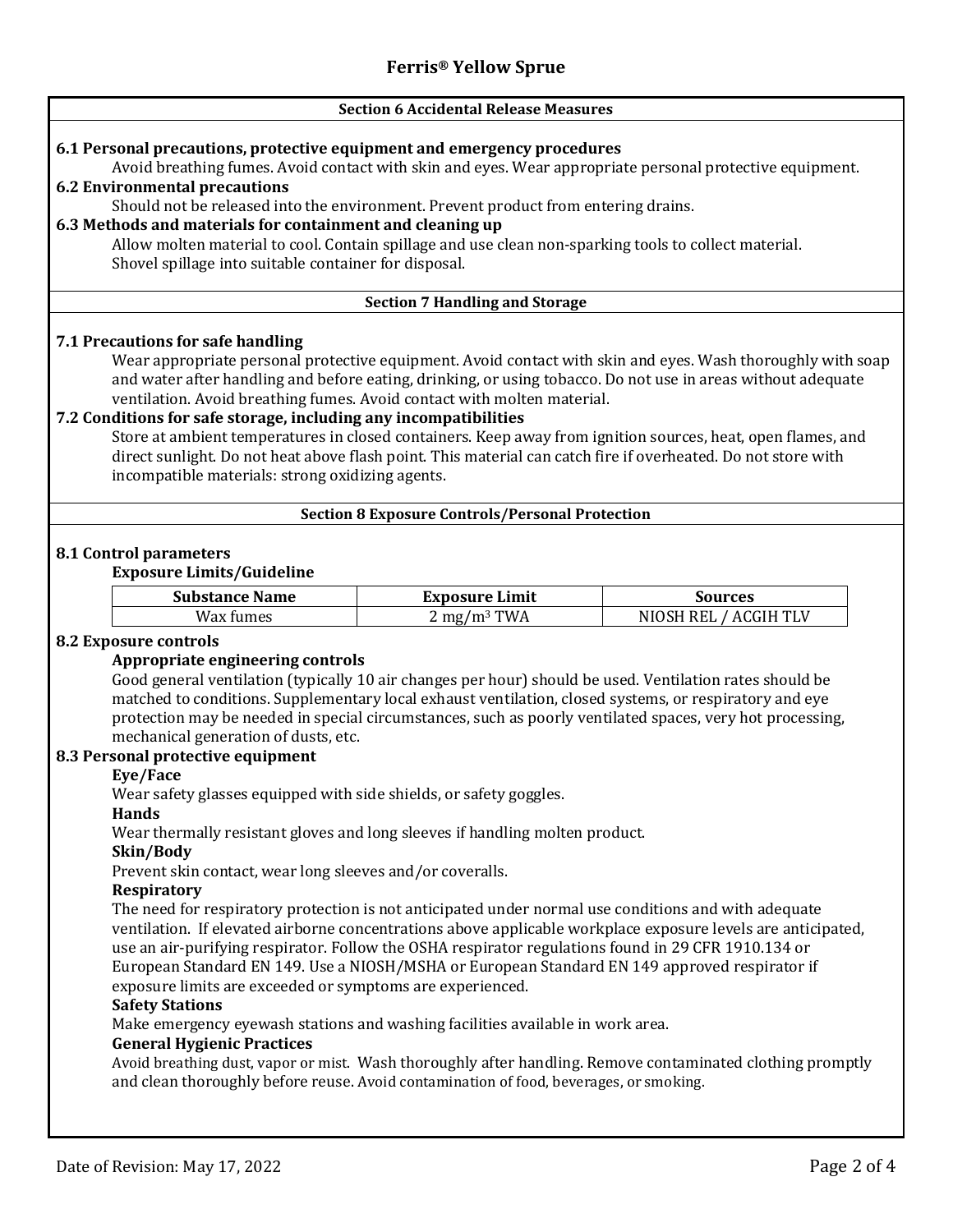| <b>Section 9 Physical and Chemical Properties</b>            |                                                                  |  |  |  |  |
|--------------------------------------------------------------|------------------------------------------------------------------|--|--|--|--|
|                                                              |                                                                  |  |  |  |  |
| 9.1 Information on basic physical and chemical properties    |                                                                  |  |  |  |  |
| <b>Physical State:</b>                                       | Solid                                                            |  |  |  |  |
| Color:                                                       | Yellow                                                           |  |  |  |  |
| Odor:                                                        | Mild petrolatum                                                  |  |  |  |  |
| <b>Odor Threshold:</b>                                       | No data available                                                |  |  |  |  |
| pH:                                                          | Not applicable                                                   |  |  |  |  |
| <b>Melting Point:</b>                                        | $>147^{\circ}F(64^{\circ}C)$                                     |  |  |  |  |
| <b>Boiling Point:</b><br><b>VOC Content:</b>                 | No data available                                                |  |  |  |  |
| <b>Flash Point:</b>                                          | 0                                                                |  |  |  |  |
|                                                              | >378°F (192°C)<br>No data available                              |  |  |  |  |
| <b>Evaporation Rate:</b>                                     |                                                                  |  |  |  |  |
| Flammability (solid, gas):                                   | No data available                                                |  |  |  |  |
| <b>Lower Explosion Limit:</b>                                | No data available                                                |  |  |  |  |
| <b>Upper Explosion Limit:</b>                                | No data available                                                |  |  |  |  |
| <b>Vapor Density:</b>                                        | No data available                                                |  |  |  |  |
| <b>Specific Gravity:</b>                                     | $0.9 \pm 0.05$                                                   |  |  |  |  |
| <b>Water Solubility:</b>                                     | Insoluble                                                        |  |  |  |  |
| Partition Coefficient: n-octanol/water:                      | No data available                                                |  |  |  |  |
| <b>Auto-Ignition Temperature:</b>                            | No data available                                                |  |  |  |  |
| Viscosity:                                                   | Solid at room temperature                                        |  |  |  |  |
| <b>Explosive Properties:</b><br><b>Oxidizing Properties:</b> | Not explosive<br>Not an oxidizer                                 |  |  |  |  |
|                                                              |                                                                  |  |  |  |  |
|                                                              | <b>Section 10 Stability and Reactivity</b>                       |  |  |  |  |
|                                                              |                                                                  |  |  |  |  |
| 10.1 Reactivity:                                             | No dangerous reaction known under conditions of normal use.      |  |  |  |  |
| 10.2 Chemical stability:                                     | Stable under recommended storage conditions.                     |  |  |  |  |
| 10.3 Possibility of hazardous reactions:                     | Hazardous polymerization does not occur.                         |  |  |  |  |
| 10.4 Conditions to avoid:                                    | Heat, sparks, open flame. Avoid dust formation.                  |  |  |  |  |
| 10.5 Incompatible materials:                                 | Strong oxidizing agents.                                         |  |  |  |  |
| 10.6 Hazardous decomposition products                        | In case of fire hazardous decomposition products may be          |  |  |  |  |
|                                                              | produced: carbon monoxide, carbon dioxide, irritating smoke.     |  |  |  |  |
|                                                              |                                                                  |  |  |  |  |
| <b>Section 11 Toxicological Information</b>                  |                                                                  |  |  |  |  |
| 11.1 Information on toxicological effects                    |                                                                  |  |  |  |  |
| <b>Acute Toxicity - Dermal</b>                               | No data available                                                |  |  |  |  |
| <b>Acute Toxicity - Inhalation</b>                           | No data available                                                |  |  |  |  |
| <b>Acute Toxicity - Oral</b>                                 | No data available                                                |  |  |  |  |
| <b>Skin Corrosion/Irritation</b>                             | Classification criteria not met                                  |  |  |  |  |
| <b>Serious Eye Damage/Eye Irritation</b>                     | Classification criteria not met                                  |  |  |  |  |
| <b>Respiratory or Skin Sensitization</b>                     | Classification criteria not met                                  |  |  |  |  |
| <b>Germ Cell Mutagenicity</b>                                | Classification criteria not met                                  |  |  |  |  |
| Carcinogenicity                                              | No component of this product present at levels greater than or   |  |  |  |  |
|                                                              | equal to 0.1% is identified as a known or anticipated carcinogen |  |  |  |  |
|                                                              | by IARC, NTP, or OSHA.                                           |  |  |  |  |
| <b>Reproductive Toxicity</b>                                 | Classification criteria not met                                  |  |  |  |  |
| <b>Specific Target Organ Toxicity (STOT)</b>                 |                                                                  |  |  |  |  |
| <b>Single Exposure</b>                                       | No data available                                                |  |  |  |  |
| <b>Repeated Exposure</b>                                     | No data available                                                |  |  |  |  |
| <b>Aspiration Hazard</b>                                     | Not relevant                                                     |  |  |  |  |
|                                                              |                                                                  |  |  |  |  |